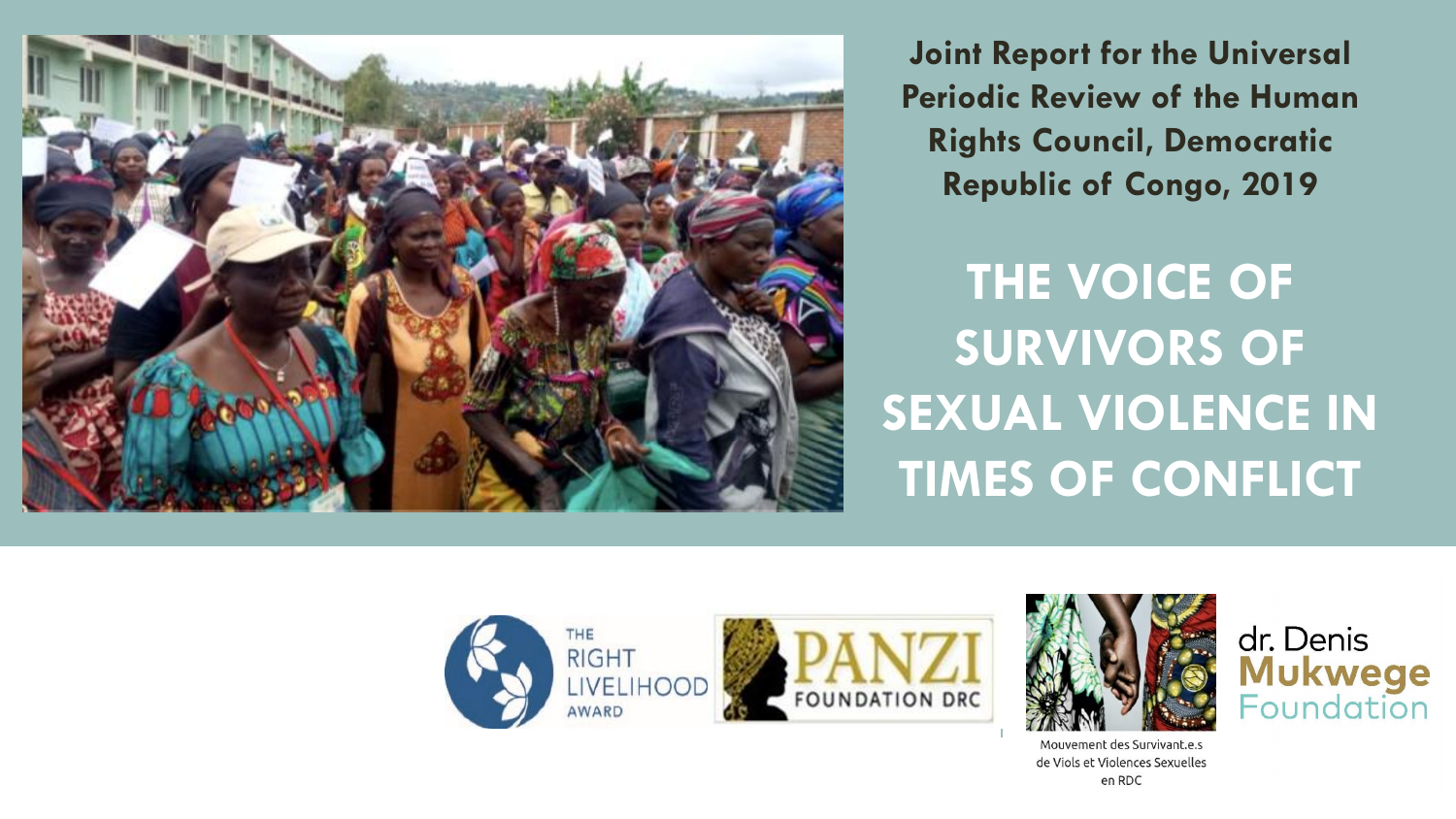## PROGRAMME

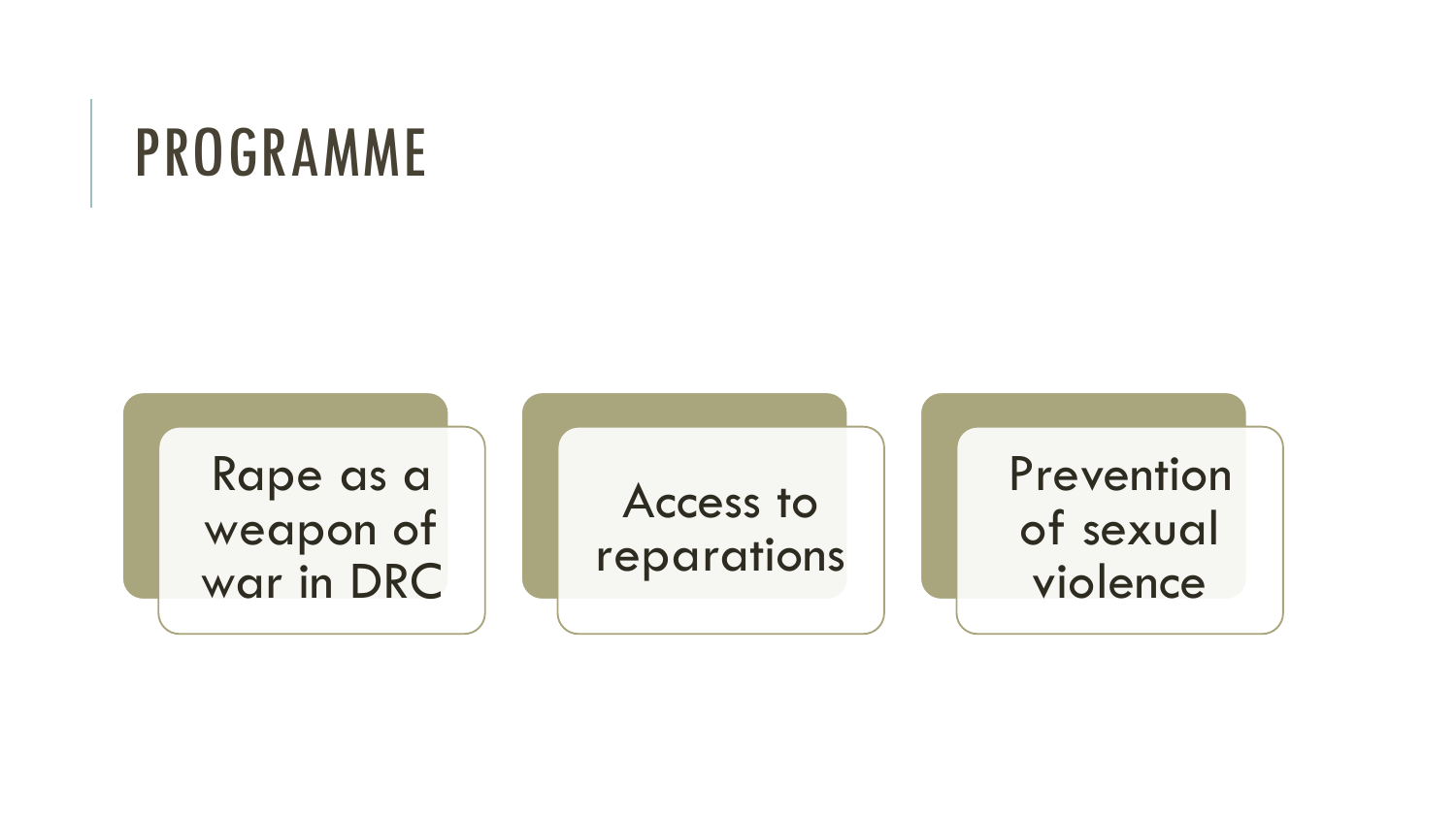# SEXUAL VIOLENCE IN DRC: A WEAPON OF WAR

✓ *Previous recommendations: prevent sexual violence by armed groups (Slovenia, Israel), train security forces (Austria)*

Sexual violence perpetrated in the DRC must be considered a weapon of war: ❖ Up to today, many aggressors are members of the **FARDC or non-state armed groups**  $\approx$  In 2017,  $\rm 68\%$  of conflict-related sexual violence was committed by non-state armed groups ❖ Rape is **systematically and strategically committed**

 $\leftrightarrow$  When a village is attacked, groups rape every women from a village, including  $\bm{A}$ -months old babies and

84 years old women

❖ Violence is **committed in public**, which is intended to humiliate the community  $\approx$  In a study,  $72\%$  of women said they've been tortured during the rape.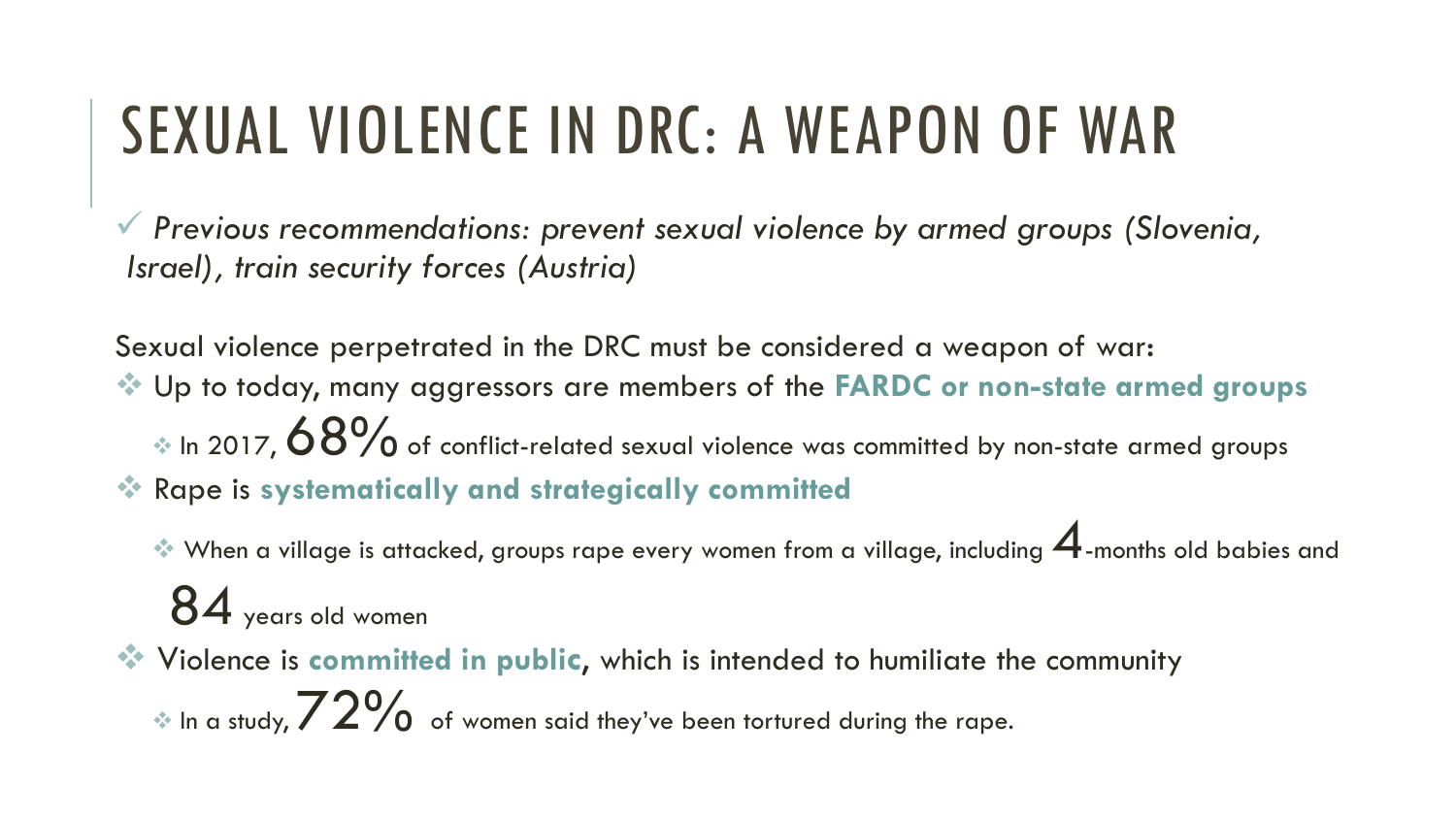#### RECOMMENDATIONS

- Involve the Movement of Survivors in the implementation, evaluation, and strengthening of the National Strategy against Sexual Violence and the National Policy for Gender **Equality** 

- Facilitate access to quality and holistic care for victims (including health, psychosocial, legal and socioeconomic assistance)

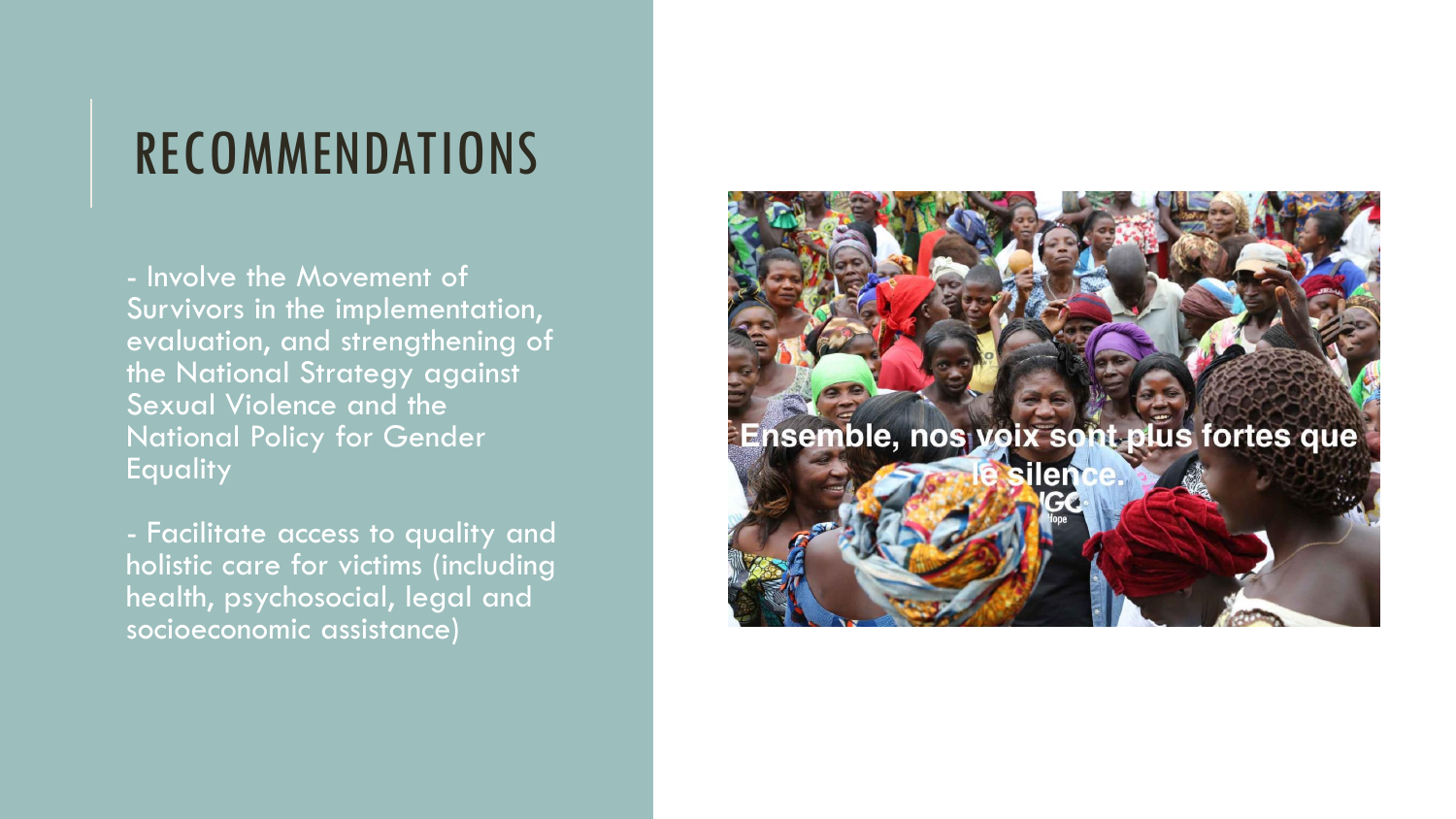#### ACCESS TO REPARATIONS

✓ *Previous recommendations : Slovakia, France, Luxembourg.* 

❖ While the right to reparations is recognized within Congolese law, the establishment of a reparations program has yet to occur

❖ Procedure to obtain reparations is complicated, costly and lengthy and victims never manage to get reparations

❖ In 2011, an expert panel from OHCHR recommended the implementation of a national reparation funds, but this was never considered by the previous government.

Recommendations:

- $\triangleright$  Recognize the status of rape survivors of victims of war
- $\triangleright$  Provide victims with access to reparations by ensuring the process is simplified, free, and accessible for all.
- $\triangleright$  Establish a nationally managed and funded state compensation fund.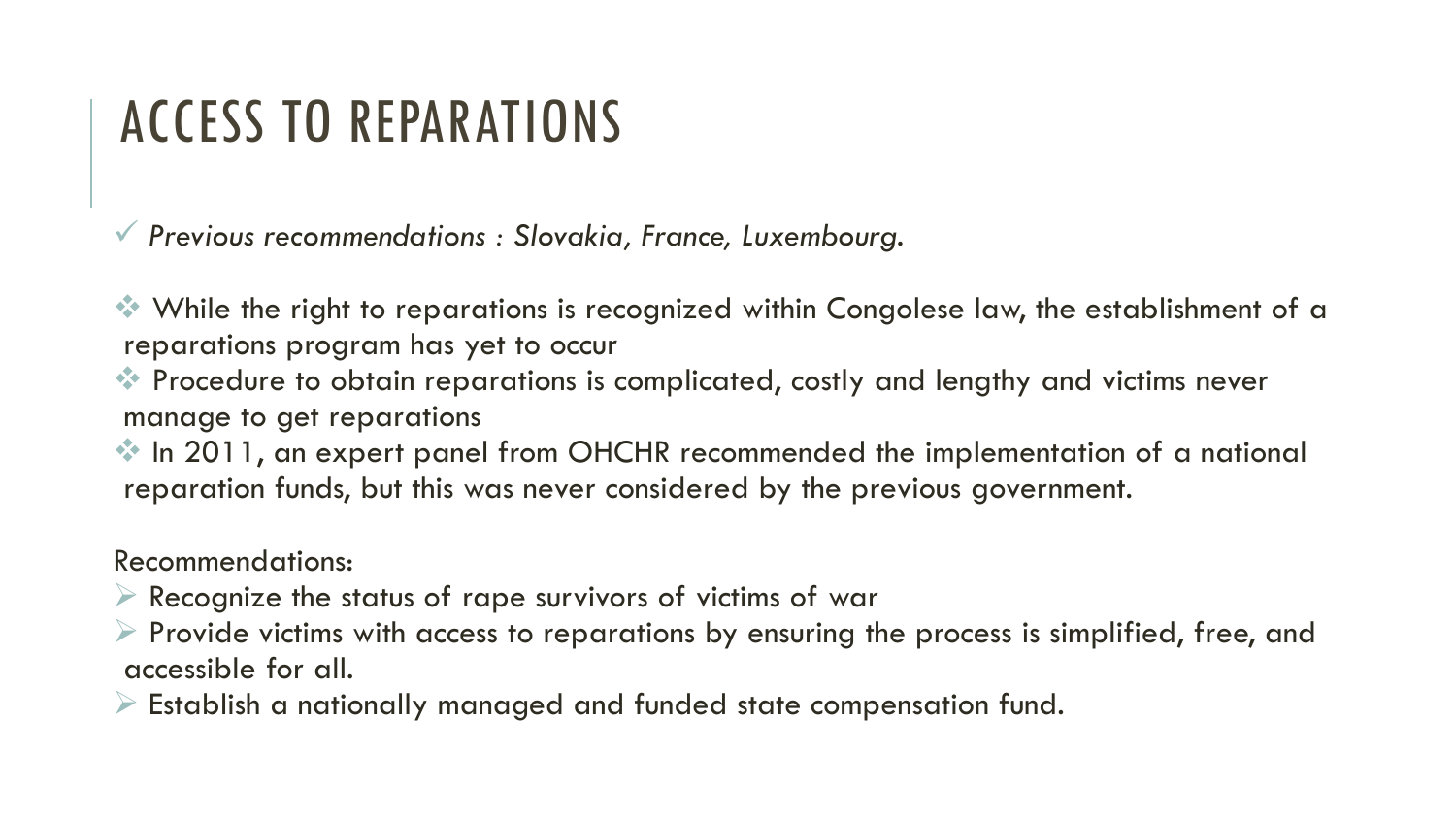### PREVENTION OF SEXUAL VIOLENCES

✓ *Previous recommendations : implement national strategy (Niger, Sudan, Costa Rica), fight sexual violence (Sierra Leona, Senegal, Indonesia, Macedonia), create a hotline (Hungary), promote equality (Switzerland).* 

❖ Victims of rape continue to be regarded as a minority, or even non-existent. ❖ As long as these sexist stereotypes and discourses are left unabated, sexual violence will continue to be trivialized and standardized.

In a study conducted in 2014:

 $75\%$  believing that a woman who is not dressed decently deserved to be raped  $27\%$  believina that when a man forces a woman to have sex, she may enjoy it.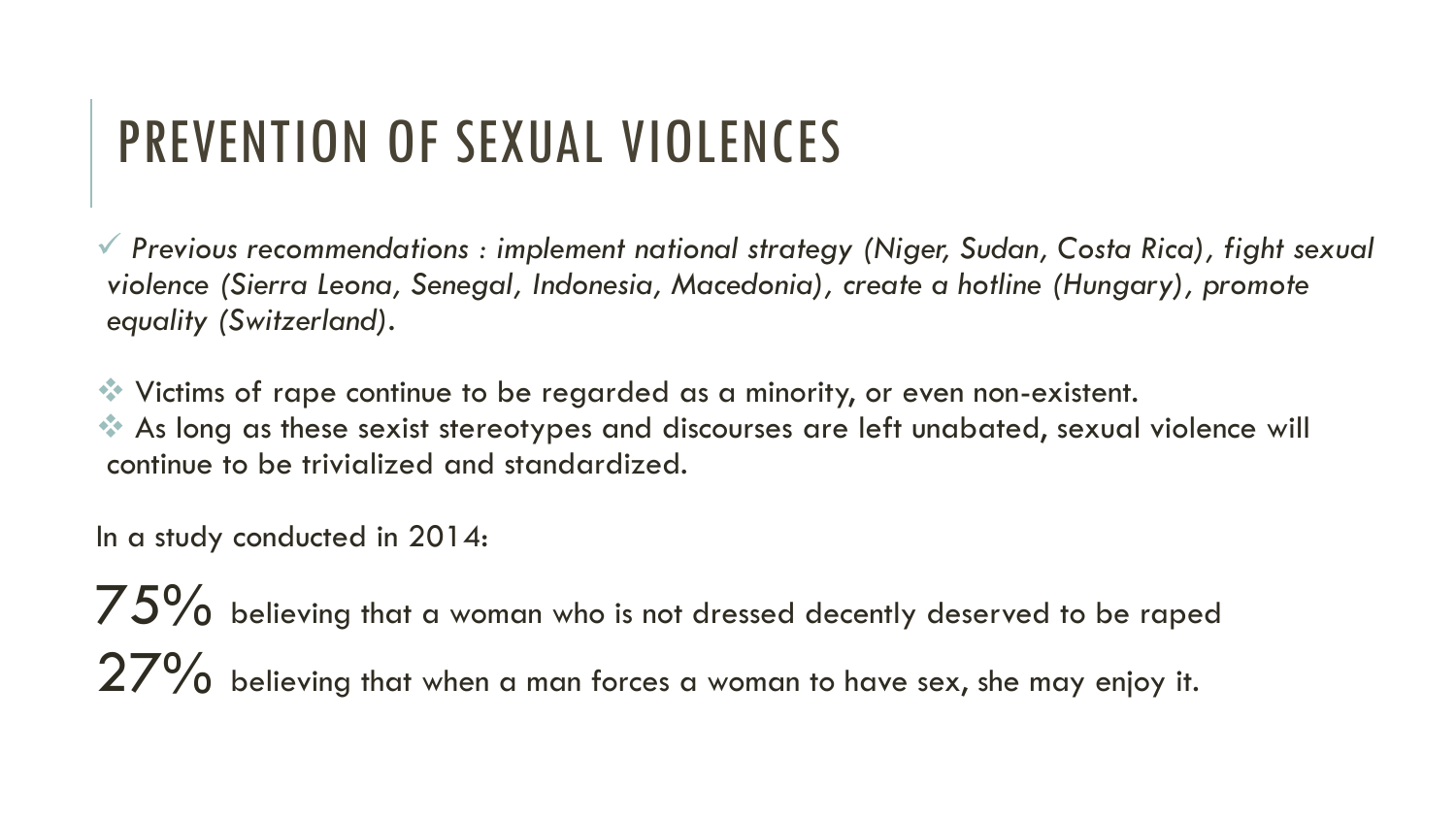#### RECOMMENDATIONS



❖ Establish a National Day for Survivors ❖ Put in place concrete and well-funded prevention programs at all levels (topics including women's rights, positive masculinities)